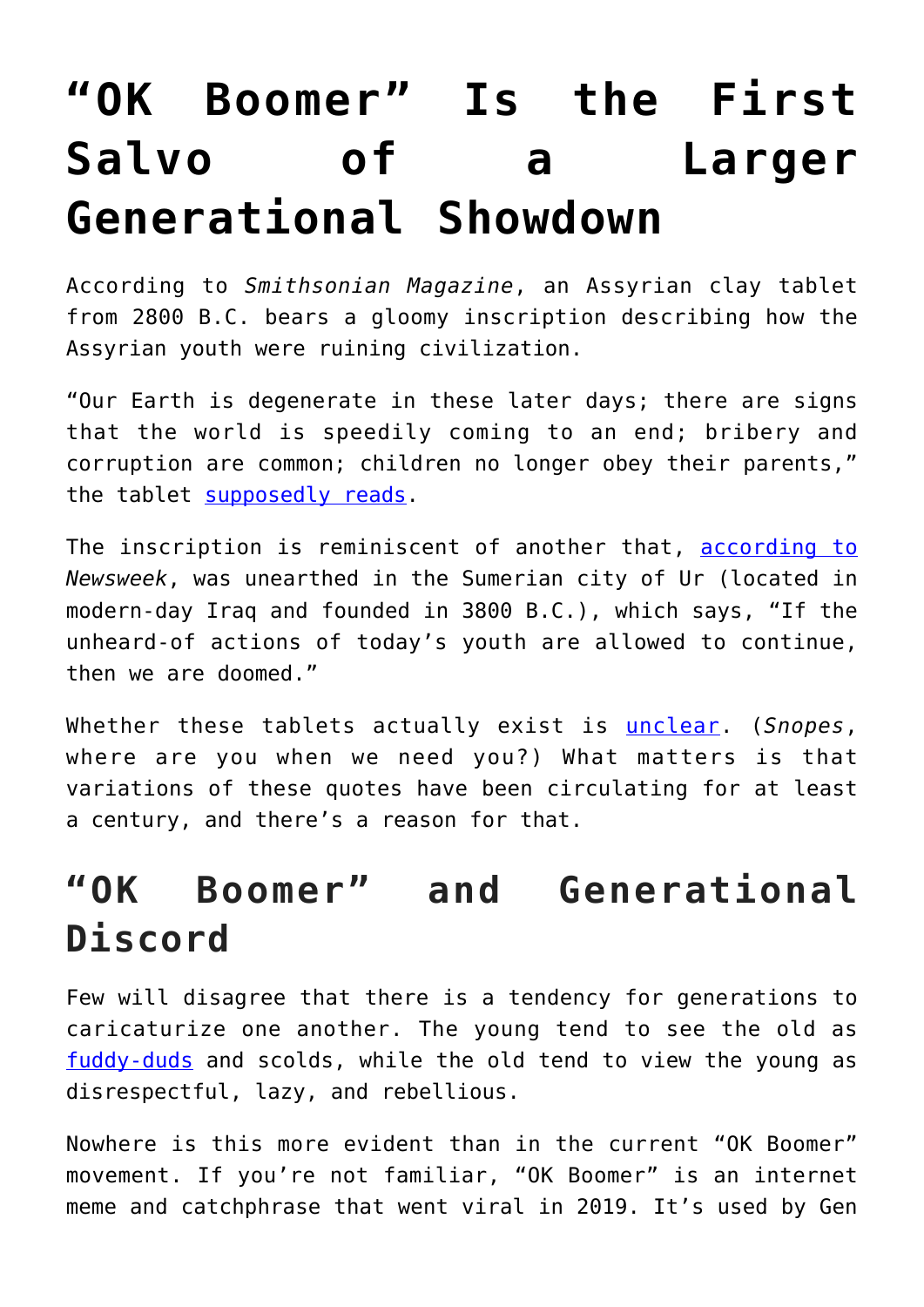Z and millennials to mock baby boomers grousing about their work ethic and attitudes.

To be fair, young people having something to grump about. (I say this as a Gen Xer who has no skin in the game.) They've been accused of being emotionally [fragile,](https://reason.com/2017/10/26/the-fragile-generation/) [sexless](https://nationalpost.com/opinion/why-millennials-arent-having-sex), [lazy,](https://nypost.com/2019/03/12/why-lazy-entitled-millennials-cant-last-90-days-at-work/) [ingrates](https://fee.org/articles/college-student-my-generation-is-blind-to-the-prosperity-around-us/) who are going to [die faster](https://www.businessinsider.com/millennials-gen-x-mortality-rate-mental-health-depression-2019-11) than everyone else (so there!).

The extent to which any of these characterizations are true is open to debate, as is the extent to which baby boomers and Gen Xers actually believe these things. (One could argue that much of the discontent is driven by weak social science and media who [fan outrage](https://www.csmonitor.com/Technology/2017/0922/How-digital-media-fuels-moral-outrage-and-what-to-do-about-it) to gin up clicks.)

What matters is that young people are getting a little tired of the caricatures, evidenced by [the commercial success](https://nypost.com/2019/10/30/gen-z-is-making-bank-off-their-baby-boomer-anger-with-ok-boomer/) of "OK Boomer" merchandise. In turn, baby boomers appear to be irritated by the young upstarts who are clapping back.

"OK, millennials," Myrna Blyth, senior vice president and editorial director at AARP, [told](https://www.marketwatch.com/story/aarp-exec-ok-millennials-were-the-people-that-actually-have-the-money-2019-11-13) *Axios*. "But we're the people that actually have the money."

The internet [exploded](https://www.google.com/search?safe=active&sxsrf=ACYBGNSIuy2ELFA9eMiLdcMdnt_lVmW5Ig%3A1573769948174&source=hp&ei=3NLNXcWpB-Kl_QbVhpho&q=%22OK%2C+millennials.+But+we%27re+the+people+that+actually+have+the+money%2C%22+&oq=%22OK%2C+millennials.+But+we%27re+the+people+that+actually+have+the+money%2C%22+&gs_l=psy-ab.3...186.186..590...0.0..0.125.125.0j1......0....2j1..gws-wiz.EZ1dAjy8xPI&ved=0ahUKEwjFh9313erlAhXiUt8KHVUDBg0Q4dUDCAg&uact=5) over Blyth's comment, of course, and the AARP quickly disavowed her words. While the (over) reaction to Blyth's comment is much ado about nothing, it foreshadows a greater conflict ahead.

#### **"OK Boomer" Is Part of a Larger Showdown**

The baby boomers might "have the money," as Blyth put it, but they're also leaning on millennials and Gen Z to collect more of their paychecks.

About [44 million Americans](https://www.statista.com/statistics/194295/number-of-us-retired-workers-who-receive-social-security/) received Social Security benefits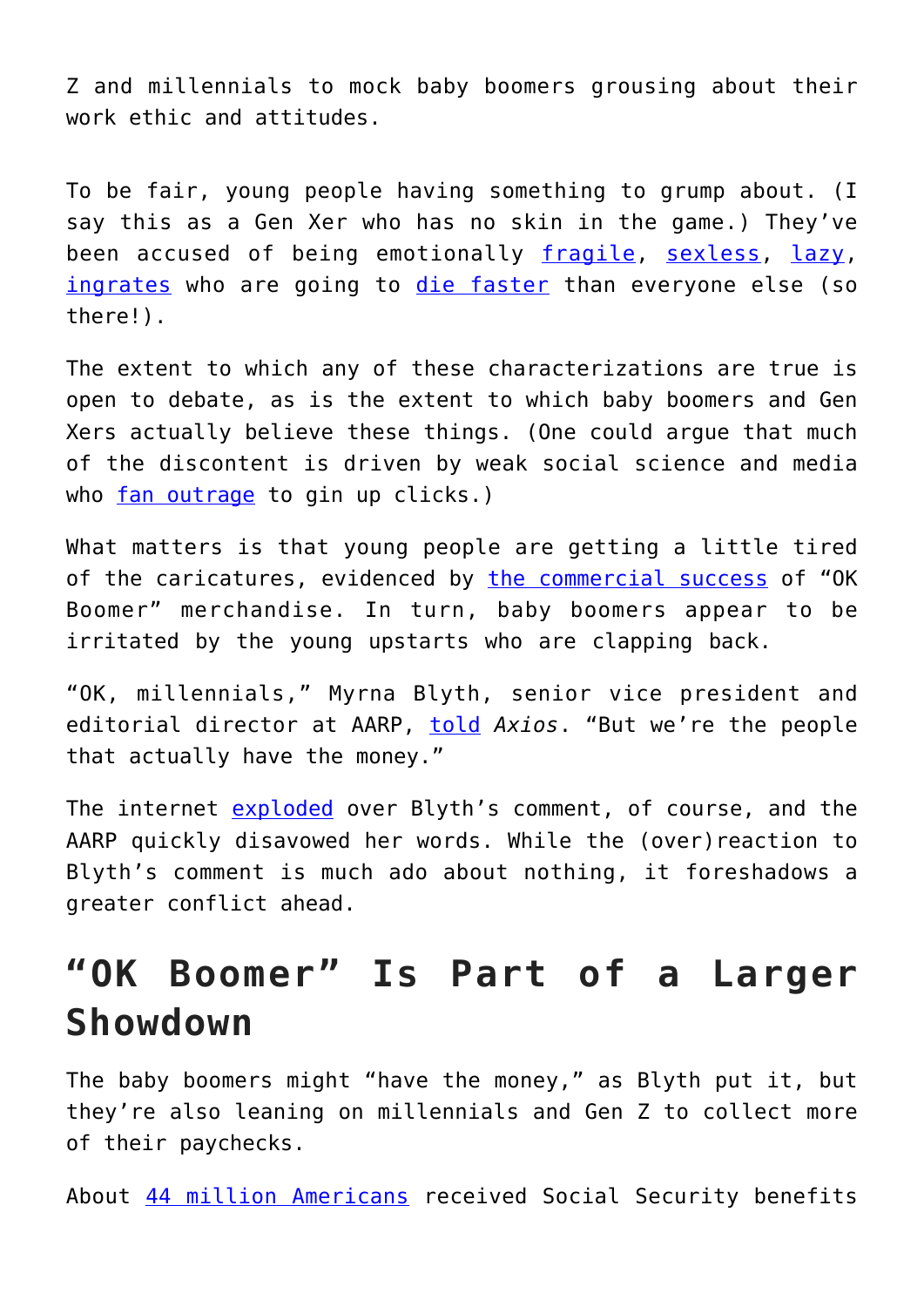in 2018, and [about](https://www.cnbc.com/2019/04/09/baby-boomers-face-retirement-crisis-little-savings-high-health-costs-and-unrealistic-expectations.html) 34 million of those were baby boomers, who continue to retire at a clip of roughly 10,000 *per day*. That's a lot of retirees to support.

Before you begrudge boomers too much, consider a few things. First, boomers contributed lots of money to Social Security over the years themselves. Second, most of them are banking on that Social Security income, one of the proverbial "three legs" of the retirement stool, along with pensions/employersponsored accounts and personal savings. Third, boomers haven't done a great job building out the other two legs – 45 percent [say they have zero retirement savings!](https://www.investopedia.com/articles/personal-finance/032216/are-we-baby-boomer-retirement-crisis.asp) – so many of them really need those Social Security checks, even if they have less debt and [more equity](https://markets.businessinsider.com/news/stocks/top-10-baby-boomer-exposed-stock-picks-according-to-bofa-2019-10-1028594704#chemed-residential-aged-care-1) than any other generation.

Nevertheless, Gen Z and millennials have some legit gripes. Baby boomers might have paid into Social Security, but millennials and Gen Z are being asked to pay a lot more – for a program that [will likely offer them less return.](https://www.senate.gov/reference/resources/pdf/NationalCommissiononFiscalResponsibilityandReform_Dec012010.pdf)

In 1960, when the oldest boomers started paying Social Security, they paid three percent on income up to \$4,800 (\$41,000 in 2018 dollars). By 1970 they were paying 4.8 percent on the first \$7,800 (\$51,000 in 2018 dollars.) By 1980, when the youngest boomers were hitting the workforce, they were paying 6.13 percent on the first \$25,900 of income (\$80,000 in 2018.)

Workers today, on the other hand, are paying 6.2 percent on income up to \$132,900. That's a far greater contribution (if you can call it that) by a long shot. The problem is it's nowhere near enough.

Next year, *The New York Times* [reports,](https://www.nytimes.com/2019/06/12/business/social-security-shortfall-2020.html) for the first time in nearly 40 years, Social Security will begin drawing down its assets to pay retirees their promised benefits. Without program changes, the trust will be depleted within 15 years.

"Then, something that has been unimaginable for decades would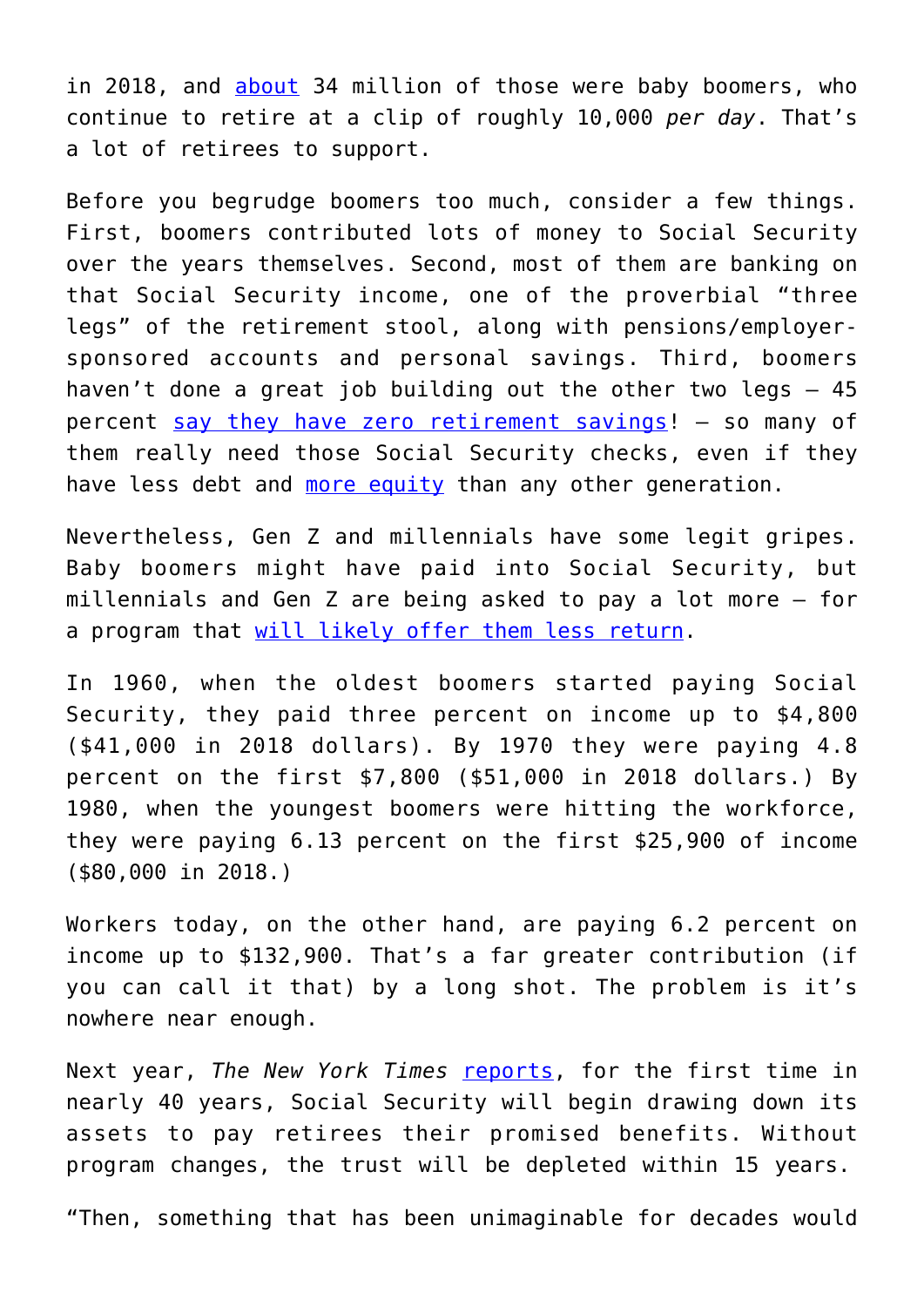be required under current law," [says](https://www.nytimes.com/2019/06/12/business/social-security-shortfall-2020.html) the *Times*. "Benefit checks for retirees would be cut by about 20 percent across the board."

Does anyone think retirees will sit back and take a 20 percent shave on their retirement?

 $\pmb{\times}$ 

Me neither. So what happens? It's hard to say, but we should first recognize that this is no easy fix.

### **Who's Going to Budge?**

One of the problems with Social Security is that as the program has aged, fewer and fewer workers are supporting more and more retirees. In 1945, there were 42 workers per beneficiary. By 1960, there were just over five workers per beneficiary. From 1970 through the 2000s, there were between three and four workers for every retiree.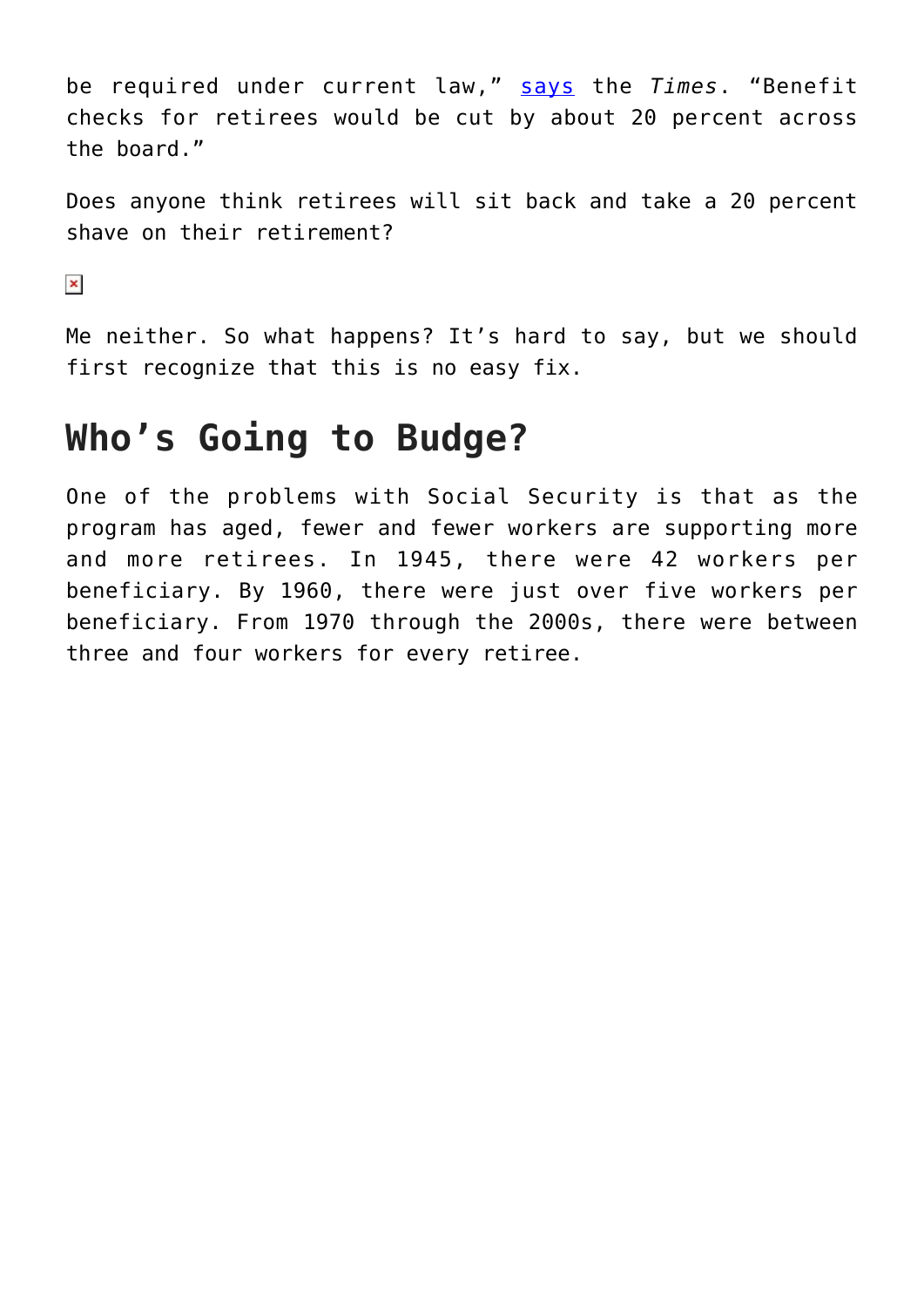#### 3EE

#### **Amount of Workers Supporting One Social Security Retiree**

Per OASDI Beneficiary



Source: 2019 OASDI Trustees Report

Today, 2.8 workers cover each retiree's benefits, according to the Social Security Administration. By 2030 there will be just 2.4 workers supporting each retiree. (In Europe, the workerretiree ratio is [even lower.](http://yaleglobal.yale.edu/sites/default/files/images/2015/12/chamieTable-2.jpg)) However you slice the data, it's clear that to sustain its growing population Social Security will require much bigger, ahem, contributions.

 $\pmb{\times}$ 

Okay, call them taxes, FICA. Whatever. The point is, the coming generations will be asked to pony up a lot more. How much? Well, the trustees of the Social Security program project the cash-flow deficit over the next 80 years to reach a staggering \$44.2 trillion, [says e](https://reason.com/2018/01/15/start-saving-now-because-socia/)conomist Veronique de Rugy.